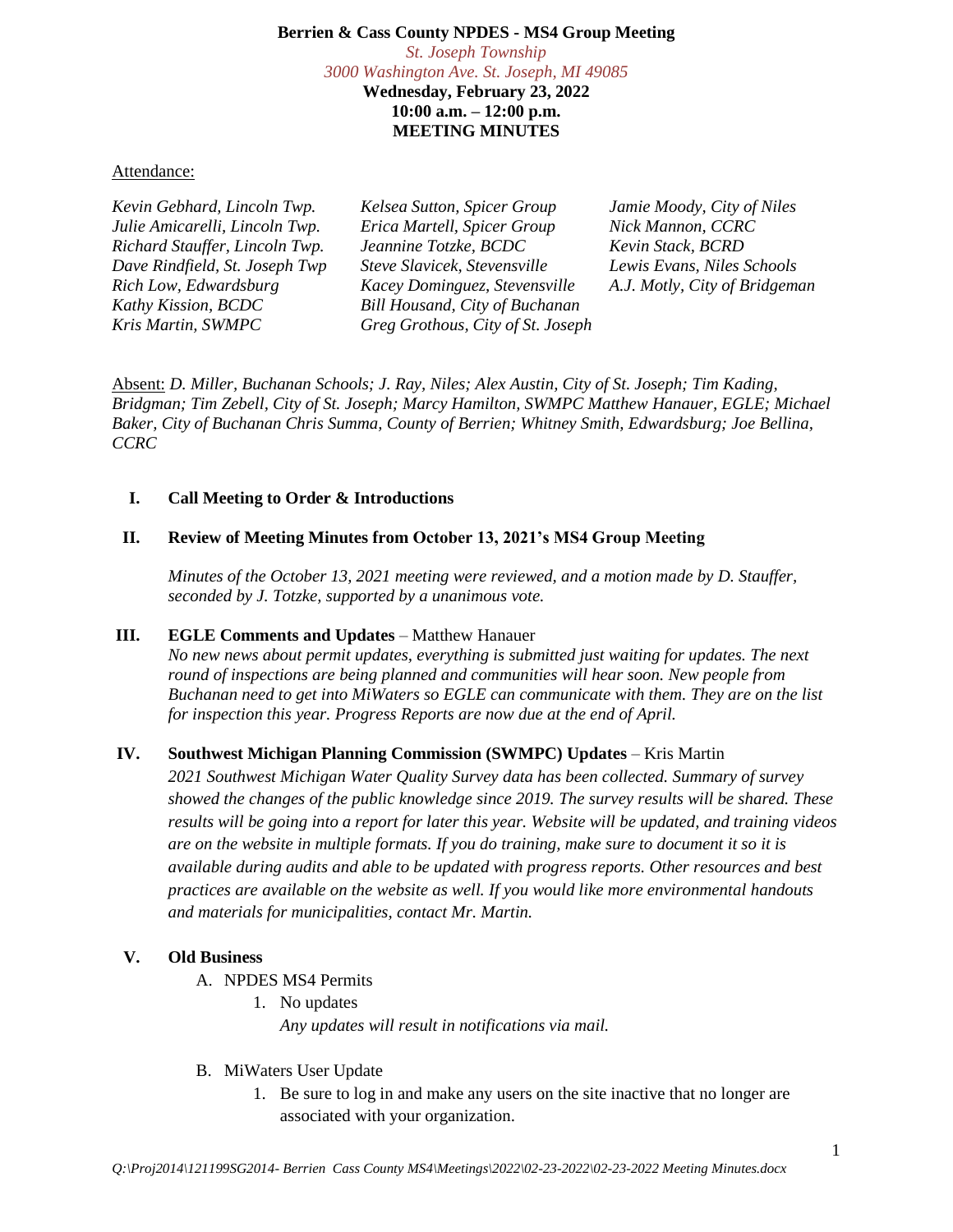*Contact Spicer Group if you have any questions.*

- C. Pollution Prevention & Good Housekeeping
	- 1. Group Training 2022 *Training videos will be distributed in order claimed.*
- D. Other: *None*

### **VI. New Business**

- A. Progress Reports
	- 1. Due April  $30<sup>th</sup>$ , 2022
	- 2. Similar format to 2019 progress report
	- 3. Reporting timeframe from previous submittal to present
	- 4. Request for information to be sent out following the meeting

*If you have any questions on progress reports, please contact E. Martell.* 

- B. IDEP Outfall & Point of Discharge Dry Weather Screening
	- 1. Looking at implementing a screening rotation program so inspections are split over the permit cycle

*You will be notified before Spicer is out doing inspections.*

#### C. Pollution Prevention & Good Housekeeping

- 1. Training Video for February:<https://youtu.be/oTK-TE2MNDU>
- 2. Documentation Reminders
	- i. Document snow/ice management activities, any updates or equipment upgrades.
	- ii. Document amount of deicer materials stored for the season, make sure it is stored inside a structure.
	- iii. Consider alternatives to deicers, such as the use of heavy-duty leaf blowers to clear sidewalks of snow when possible.
	- iv. Employee Training document employees, topic(s) trained on, sign-in sheets.
- D. Local and Community Reports

**BCDC** – *Pine Brook, yellow creek projects all done. Two new drain projects starting, Open drain and tile drain. New education program planning started.*

#### **BCRD** – *None*

**Village of Edwardsburg** – *Applied to DNR grant for park improvements. Having iron removal plant put in, adding additional well updating the other two.* 

**Village of Stevensville** – *Pavilion in the park and preparing for spring catch basin cleaning and street sweeping.* 

**Lincoln Charter Twp.** – *Getting ready for summer with project planning and scheduling. Looking for staff.* 

**CCRC** – *Did get funding for bridge project so planning for that work and preparing for asphalt work.*